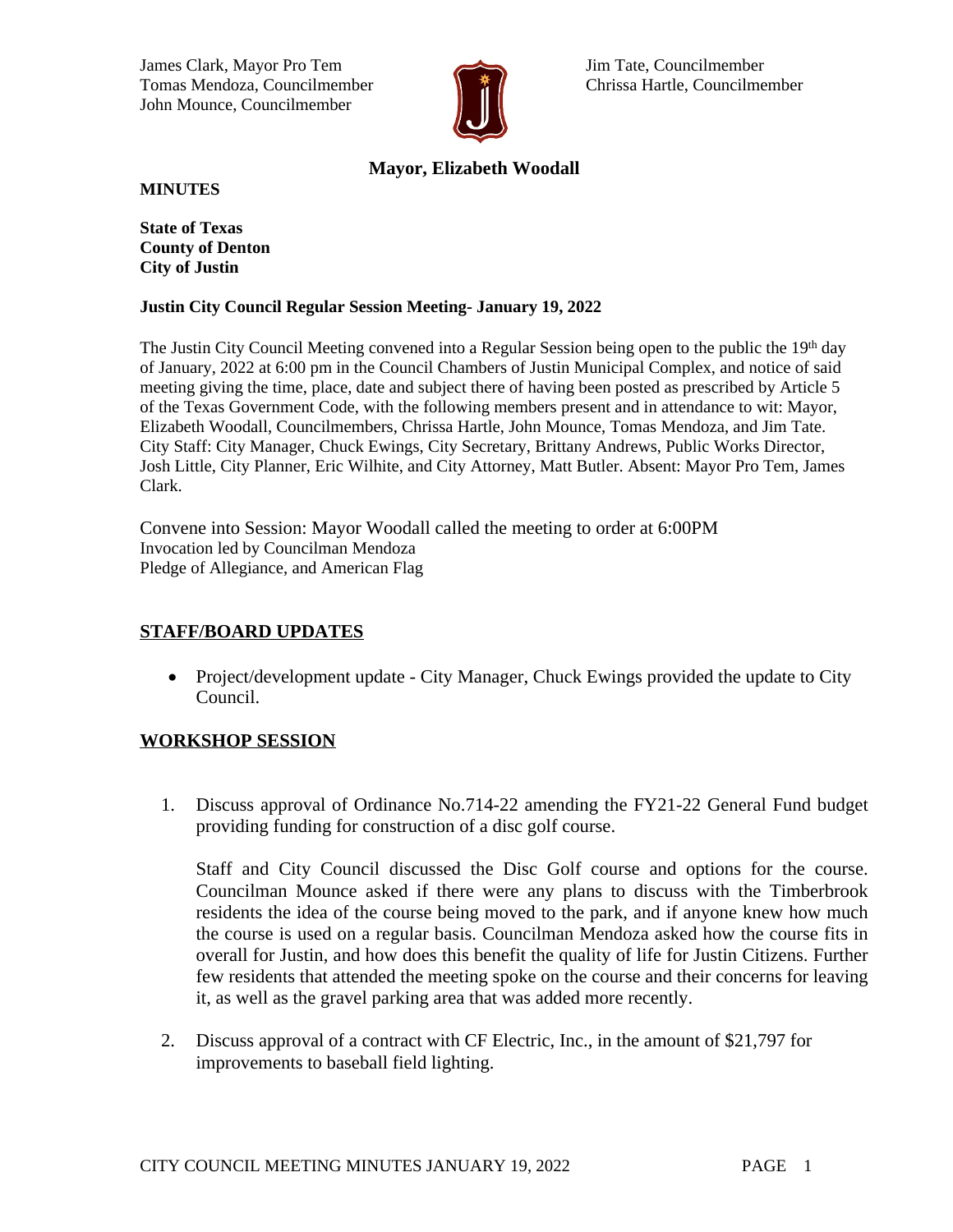Public Works Director, Josh Little presented the item. Mayor asked why the decision to replace what is there instead of installing LED's. Josh Little, the full design for the LED's to be installed is roughly \$50,000 and for the total installation and design was quoted upwards of \$200,000-\$250,000. Councilman Mounce asked if this would clean up the hazard present at the concessions, Josh Little responded that it would as well as a few other concerning areas.

3. Discussion regarding a Mayor and Council Vision Statement.

Mayor Woodall presented the item. Council Members discussed the presented statement and agreed with the purpose and statement.

# **CONVENE INTO REGULAR SESSION- Immediately Following Workshop Session**

# **PUBLIC COMMENT**

In order to expedite the flow of business and to provide all citizens the opportunity to speak, the mayor may impose a three-minute limitation on any person addressing the Council. The Texas Open Meetings Act prohibits the City Council from discussing issues, which the public have not been given a seventy-two (72) hour notice. Issues raised may be referred to City staff for research and/or placed on a future agenda.

Mayor Woodall read the following submitted by Kari Mendoza, 320 Hardeman Blvd. Justin, TX 76247. Mayor Woodall and Council Members:

My name is Kari Mendoza and I live at 320 Hardeman Blvd. Thank you for allowing my letter to speak for me on the topic of the disc golf course. My home is towards the end Hardeman Blvd and backs to the creek and parts of the community park. The disc golf course has been years of infringement of my privacy and property. My neighbors and my family were never notified of the intention of this course nor taken seriously when we voiced concerns. We have had people hop our fence, open our gate to access our backyard, people have cursed at myself and my husband, hurt my dogs, been on our roof, thrown a hook over the fence to retrieve their disc with no thought to the damage it was doing to my yard. A disc has hit our back window, fortunately not breaking it. The most unnerving for me has been numerous grown men who have approached me as I arrive home and trying to exit my car, during the most vulnerable time and wanting their disc that very moment. This summer a man banged on our door and rang our bell incessantly because we weren't answering fast enough but my husband and I work from home, we are unable to answer the door whenever we want, my employer doesn't pay me to answer the door. I also feel the course is just not safe. Per an internet search, the average disc can fly between 450-525 feet. The average speed is 50-70 miles/hour. In my opinion, every pad, flight path and basket are well within these measurements in a park that has walking paths, backyards, baseball diamonds and soccer fields, an injury or property damage is just a matter of time. I would also like to address the gravel pit at the end of Hardeman Blvd, when we moved her almost 15 years ago, Hardeman Blvd was a dead-end road. The gravel pit is an eye sore; it washes out with the rain and having an unlit, unsupervised "parking lot" is asking for trouble, in my opinion it needs to be either a formal parking lot with lighting and parking spaces or back to being a closed off dead end. In closing I was asked the question, why should Justin keep the disc golf, honestly my first thought was just move it somewhere else, but should we really give this problem to another neighborhood? The main issue is the people using the course and their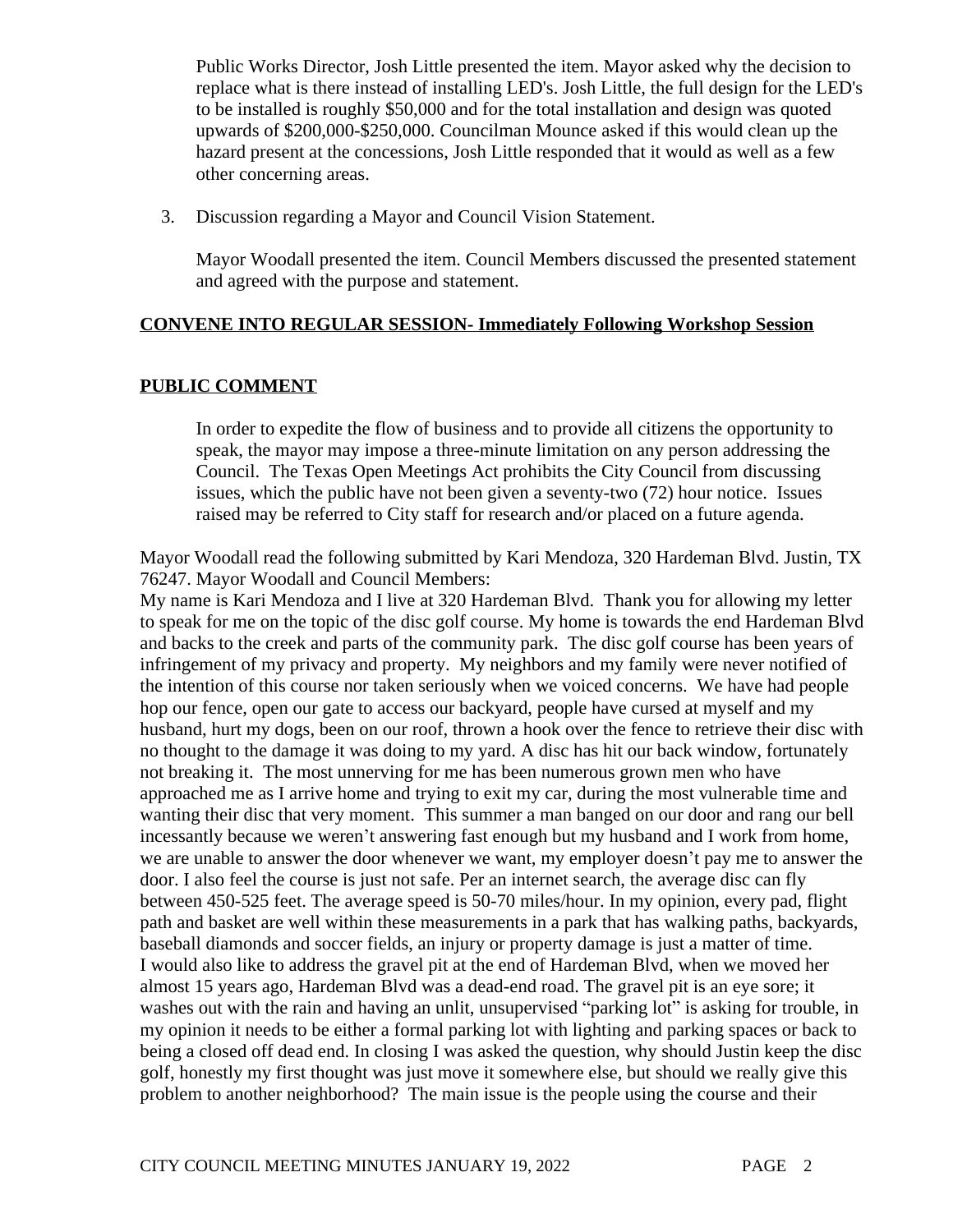behavior, can we fix this? Have control over it? Before moving it, the city needs a master plan, or a contingency plan needs to be in place. We need to stop building or putting into action without first making sure of impact and plan for long-term maintenance issues. Thank you for your time, Kari Mendoza

Stacy Wampler, 216 N. Sealy, Justin, TX 76247 - Provided a handout to Council and stated she wanted to be here to show them that her property is now in a bad position and flooding, asking who she needed to speak to that could help her.

# **POSSIBLE ACTION ITEMS**

4. Consider and take appropriate action regarding abandonment of City of Justin Well No. 4.

**Councilwoman Hartle moved to approve contracting with Millican to plug Well No. 4 as presented.** 

**Seconded by: Councilman Mendoza Aye votes: Councilmembers Hartle, Mendoza, and Mounce. Nay votes: Councilmember Tate Motion Carries 3-1**

5. Consider and take appropriate action approving a contract with Pacheco Koch in the amount of \$150,000 for the development of a comprehensive plan.

**Councilman Mounce moved to approve as presented.**

**Seconded by: Councilman Tate Aye votes: Councilmembers Hartle, Mendoza, Mounce, and Tate Motion carries 4-0**

6. Consider approval of Ordinance No.714-22 amending the FY21-22 General Fund budget providing funding for construction of a disc golf course.

**Councilwoman Hartle moved to remove the Disc Golf course immediately and not fund the reconstruction of another course at this time.** 

**Seconded by: Councilman Mounce Aye votes: Councilmembers Hartle, Mounce, and Tate Councilman Mendoza precluded himself from voting. Motion carries 3-0**

7. Consider approval of a contract with CF Electric, Inc., in the amount of \$21,797 for improvements to baseball field lighting.

**Councilman Mounce moved to approve the contract with CF Electric, Inc. as presented.**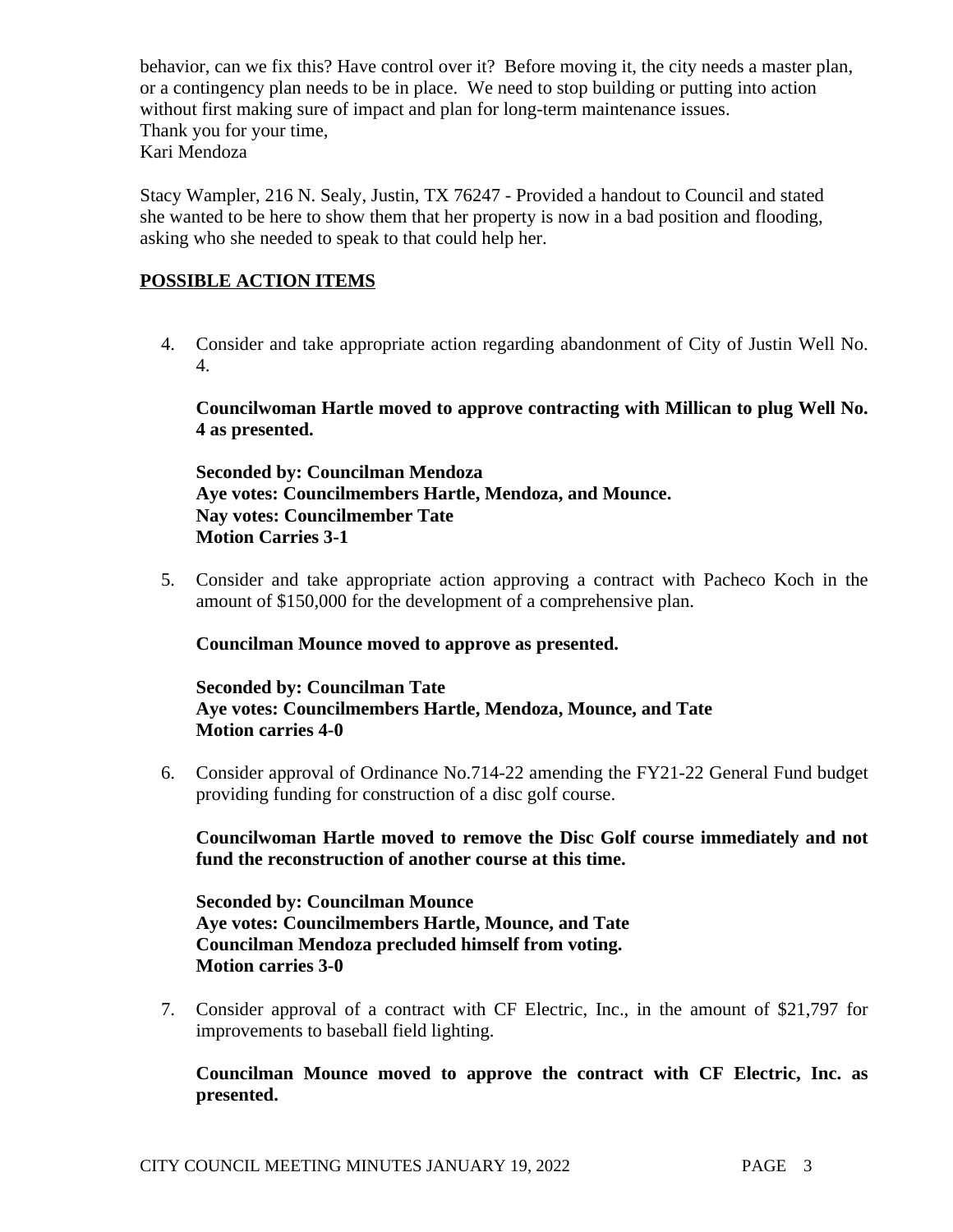# **Seconded by: Councilman Mendoza Aye votes: Councilmembers Hartle, Mendoza, Mounce, and Tate Motion carries 4-0**

8. Consider and take appropriate action on an amendment to Chapter 52 of the Code of Ordinances to add a "Kiosk" use and definition.

**Councilman Tate moved to approve item, with the provision of having the statement "minimum of 25sq. ft of open floor space" included and remove the word "ice kiosk"** 

## **Seconded by: Councilman Mendoza Aye votes: Councilmembers Hartle, Mendoza, Mounce, and Tate Motion carries 4-0**

9. Consider and take appropriate action on an amendment to Chapter 52 of the Code of Ordinances to amend SF-2 lot standards.

# **Councilman Mounce moved to approve item as presented.**

## **Seconded by: Councilwoman Hartle Aye votes: Councilmembers Hartle, Mendoza, Mounce, and Tate Motion carries 4-0**

10. Consider and take appropriate action on an amendment to Chapter 52 of the Code of Ordinances to add lighting standards.

#### **Councilman Mounce moved to approve item as presented.**

# **Seconded by: Councilwoman Hartle Aye votes: Councilmembers Hartle, Mendoza, Mounce, and Tate Motion carries 4-0**

11. Consider approval of Resolution No.576-22 providing notice for a public hearing for adoption of water, wastewater and roadway impact fees.

#### **Councilman Mendoza moved to approve Resolution 576-22.**

**Seconded by: Councilman Mounce Aye votes: Councilmembers Hartle, Mendoza, Mounce, and Tate Motion carries 4-0**

# **CONSENT**

# *Any Council Member may request an item on the Consent Agenda to be taken up for individual consideration*